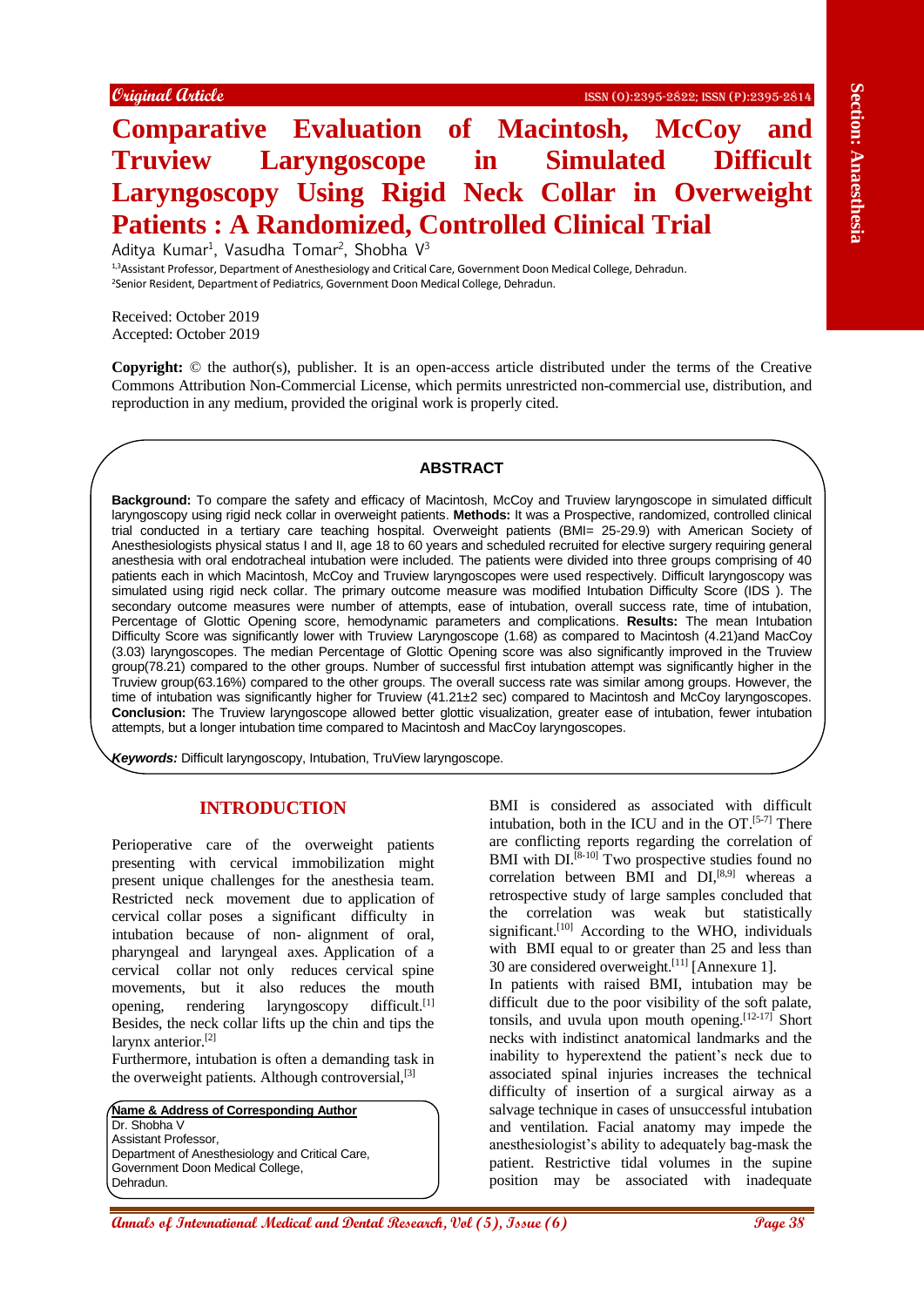preoxygenation and associated rapid desaturation following the induction of general anesthesia.

Therefore, intubation in overweight patients with cervical immobilization using a neck collar might be even more difficult. Several options have been mentioned by various authors for intubation in patients with cervical spine immobilization, like direct laryngoscopy with the aid of a gum elastic bougie, Airway Scope, McCoy laryngoscope, C-Trach, Intubating Laryngeal Mask Airway and Bullard laryngoscope have been used with different success rate.<sup>[18,19]</sup>

The Truview EVO2(C) laryngoscope (TL) (Truphatek International® , Israel), a novel device, applies the optical principle of light refraction to provide a good view of an anteriorly placed larynx, allowing a view of the glottis via the prismatic lens without having to align oral, pharyngeal and tracheal axes. It provides a 42° anterior refraction in the line of sight, making difficult cases easier to intubate.[20] Presence of an optical system view tube that consists of prisms and lenses that extend vision beyond the distal end of the blade, reduces the amount of force needed to successfully intubate a patient by greater than 30%.[20] It is used for endotracheal intubation where there is difficulty in visualizing the laryngeal inlet, especially in cases with limited neck extension.<sup>[21,22]</sup> The device is specially designed to confirm positioning of the endotracheal tube as well as to record entry of the tube into glottis for research and archiving.

The McCoy laryngoscope (Penlon) is designed to elevate the epiglottis with its hinged tip and requires less neck movement during laryngoscopy.[23] It is frequently used to facilitate tracheal intubation when the view of the glottic opening is restricted.<sup>[22]</sup> The advantage of McCoy and TruView laryngoscopes over conventional laryngoscope has been demonstrated in direct comparison studies.[21,25,26] In this present study, we compared the Truview laryngoscope with conventional Macintosh and MacCoy laryngoscopes, hypothesizing that tracheal intubation would be easier with Truview laryngoscope compared to Macintosh or MacCoy in simulated difficult laryngoscopy due to rigid neck collar in overweight patients.

## **MATERIALS AND METHODS**

Following the approval of Institutional Ethical Committee and well informed written consent for this prospective, randomized, double blind study, 120 patients were enrolled for the study. This study was conducted in accordance with the ethical standards on human experimentation and with the Helsinki Declaration of 1975, as revised in 2008(5). Our study followed the CONSORT recommendations. Eligibility criteria for the patients included American Society of Anesthesiologists (ASA) physical status I and II, age 18 to 60 years,

overweight (BMI= 25 to 29.9) and patients scheduled for elective surgery requiring general anesthesia with oral endotracheal intubation. The exclusion criteria included patients with anticipated difficult airway, obese (body mass index [BMI] >30) patients, patients with risk of pulmonary aspiration of gastric contents, pregnant patients and patients with airway distortion or trauma. Data were collected in the operating room and post-anesthesia care unit of a tertiary care teaching hospital. The patients were divided into three groups comprising of 40 patients each in which intubation was done with Macintosh, McCoy and Truview laryngoscopes respectively. Block randomization was done on computer-generated codes sealed in sequentially numbered envelopes. An anesthesiologist, not involved in the intubation procedure, generated random allocation sequence, enrolled participants and assigned patients to intervention. Patients and outcome assessors were blinded to the study. After pre-anesthetic evaluation, an appropriate sized rigid cervical collar (Ambulance, MGRM Medicare Limited, Hyderabad, India) was placed as per manufacturer's instructions. Mouth opening was measured before and after its application. Standard monitoring including ECG, noninvasive arterial pressure, SpO2, and measurement of end-tidal carbon dioxide were used.

**EXERCT: An and EXERCT: An another solution and EXERCT: A** and EXERCT: **A** and EXERCT CONSULTS (Section and EXERCT CONSULTS (Section and EXERCT CONSULTS (Section and EXERCT CONSULTS) and EXERCT CONSULTS (Section and Patients were premeditated through intravenous (IV) route with inj. Dexamethasone 4 mg IV, inj. Midazolam 0.05mg/kg IV, inj. Fentanyl 2 μg/kg IV and inj. Glycopyrrolate 0.01mg/kg IV following which preoxygenation was done with 100% oxygen for 3 minutes. Anaesthesia was induced with inj. Propofol 2mg/kg IV and relaxation was done with inj.Vecuronium 0.1 mg/kg IV. An anesthesiologist (BD), having experience of more than 75 intubations with Macintosh and McCoy laryngoscope and more than 50 intubations with Truview laryngoscope applied the laryngoscopy in all patients. Intubation was done with a 7.0-mm cuffed tracheal tube in females and an 8.0-mm cuffed tracheal tube in males. For patients allocated to intubation with the Truview, the Truview™ EVO2 laryngoscope was passed through the center of the mouth, with 6 L/min of oxygen flow through the side port to prevent fogging. Once the glottis was visualized, the endotracheal tube was advanced and the laryngoscope was detached and removed from the mouth. Finally, the respiratory circuit was connected and placement of the tube was confirmed with square wave capnography.<sup>[14]</sup> In case of McCoy, all laryngoscopy was done compressing the hinge and flexing the tip of the laryngoscope blade. If introduction of the intubating device was not possible or there were more than three attempts for intubation or intubation time will be more than 120sec, it was considered to be a failure. In case of failure to intubate, cervical collar was then removed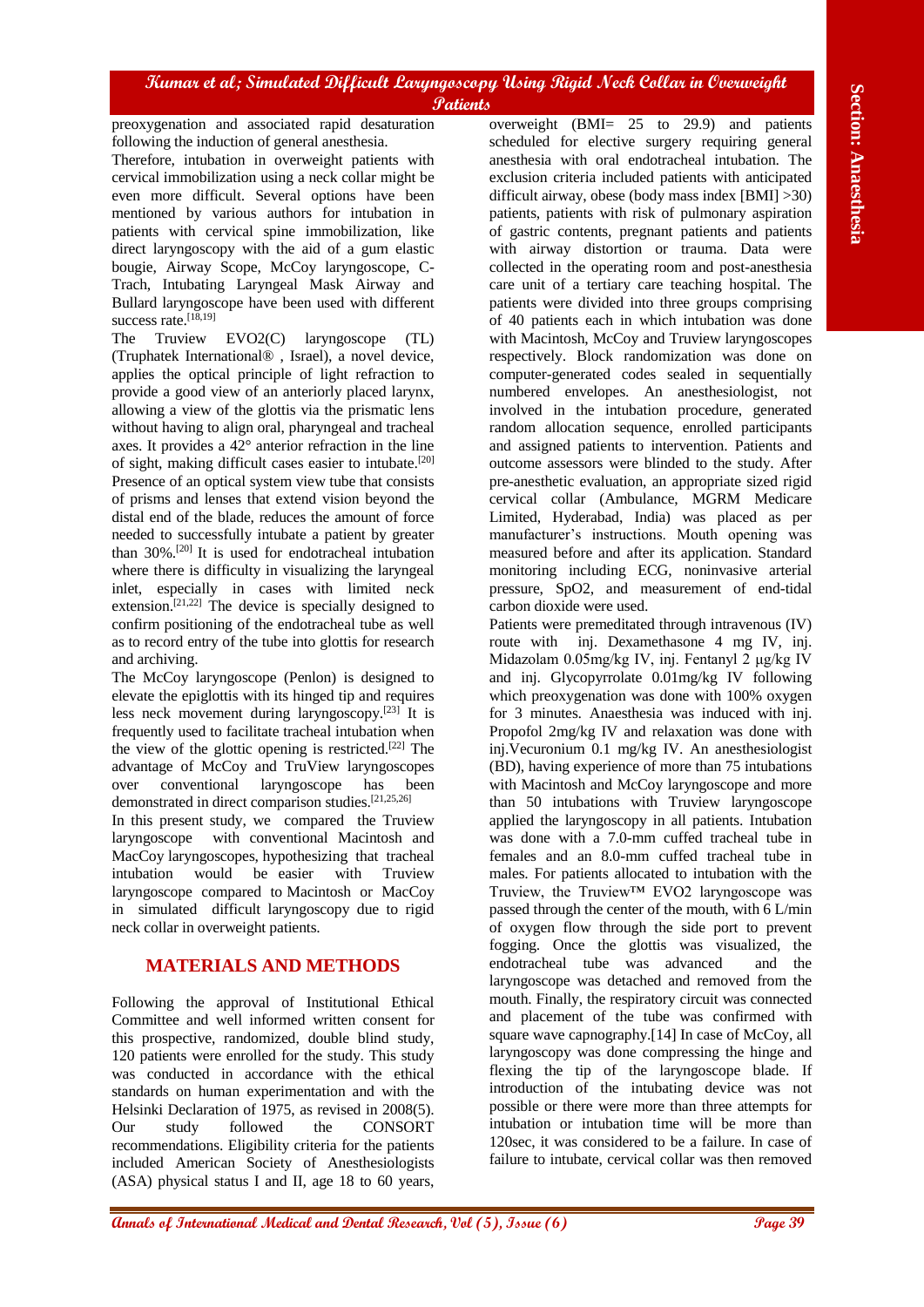#### **RESULTS**

#### **For comparing mean of two groups**

|                                                                                                                                                                                                                                                                                                                                                                                                                                                                                                                                                                                                                                      |                        | <b><i>Patients</i></b>                       |                                                    |                                                          |                   |
|--------------------------------------------------------------------------------------------------------------------------------------------------------------------------------------------------------------------------------------------------------------------------------------------------------------------------------------------------------------------------------------------------------------------------------------------------------------------------------------------------------------------------------------------------------------------------------------------------------------------------------------|------------------------|----------------------------------------------|----------------------------------------------------|----------------------------------------------------------|-------------------|
| and intubation was proceeded. Failure to intubate                                                                                                                                                                                                                                                                                                                                                                                                                                                                                                                                                                                    |                        |                                              |                                                    | Pooled standard deviation= $Sqrt(((S1)2+(S2)2)/2)$       |                   |
| $($ >3 attempts or >120sec) was documented.                                                                                                                                                                                                                                                                                                                                                                                                                                                                                                                                                                                          |                        |                                              | Where S1 is standard deviation of 1 group          |                                                          |                   |
| Any episode of hypotension (MAP <20% of                                                                                                                                                                                                                                                                                                                                                                                                                                                                                                                                                                                              |                        | And S2 is standard deviation of other group. |                                                    |                                                          |                   |
| baseline), bradycardia (HR <40 bpm), hypertension                                                                                                                                                                                                                                                                                                                                                                                                                                                                                                                                                                                    |                        |                                              | Categorical variables were presented in number and |                                                          |                   |
| (MAP >20% of baseline), cardiac arrhythmia, or                                                                                                                                                                                                                                                                                                                                                                                                                                                                                                                                                                                       |                        |                                              |                                                    | percentage (%) and continuous variables were             |                   |
| hypoxemia (SpO <90%) was noted.                                                                                                                                                                                                                                                                                                                                                                                                                                                                                                                                                                                                      |                        |                                              |                                                    | presented as mean $\pm$ SD and median. Normality of      |                   |
| The primary outcome measure was modified                                                                                                                                                                                                                                                                                                                                                                                                                                                                                                                                                                                             |                        |                                              | data was tested by                                 |                                                          |                   |
| Intubation Difficulty Score, as described by Adnet et                                                                                                                                                                                                                                                                                                                                                                                                                                                                                                                                                                                |                        |                                              |                                                    | Kolmogorov-Smirnov test. If the normality was            |                   |
| al[28] [Annexure 2]. The secondary outcome                                                                                                                                                                                                                                                                                                                                                                                                                                                                                                                                                                                           |                        |                                              |                                                    | rejected then non parametric test was used.              |                   |
| measures were: number of attempts, , overall success                                                                                                                                                                                                                                                                                                                                                                                                                                                                                                                                                                                 |                        |                                              |                                                    | Quantitative variables were compared                     | using             |
| rate, Ease of Intubation, Percentage of Glottic                                                                                                                                                                                                                                                                                                                                                                                                                                                                                                                                                                                      |                        |                                              |                                                    | ANOVA/Kruskal Wallis Test (when the data sets            |                   |
| Opening (POGO) score, hemodynamic parameters                                                                                                                                                                                                                                                                                                                                                                                                                                                                                                                                                                                         |                        |                                              |                                                    | were not normally distributed) between the three         |                   |
| (heart rate and mean arterial pressure in pre-                                                                                                                                                                                                                                                                                                                                                                                                                                                                                                                                                                                       |                        |                                              |                                                    | groups. Qualitative variables were correlated using      |                   |
| induction and the interval of 1, 3 and 5 minutes post-                                                                                                                                                                                                                                                                                                                                                                                                                                                                                                                                                                               |                        |                                              |                                                    | Chi-Square test. A p value of $\leq 0.05$ was considered |                   |
| intubation) and airway trauma. Ease of Intubation                                                                                                                                                                                                                                                                                                                                                                                                                                                                                                                                                                                    |                        |                                              |                                                    | statistically significant. The data was entered in MS    |                   |
| was assessed on a score of 0 to 3 :                                                                                                                                                                                                                                                                                                                                                                                                                                                                                                                                                                                                  |                        |                                              |                                                    | EXCEL spreadsheet and analysis was done using            |                   |
| 1. Easy: tracheal intubation without maneuver.                                                                                                                                                                                                                                                                                                                                                                                                                                                                                                                                                                                       |                        |                                              |                                                    | Statistical Package for Social Sciences (SPSS)           |                   |
| 2. Satisfactory: tracheal intubation with maneuvers.                                                                                                                                                                                                                                                                                                                                                                                                                                                                                                                                                                                 |                        |                                              |                                                    | version 21.0. Stats as used in previous studies.         |                   |
| 3.Difficult : tracheal intubation not even with                                                                                                                                                                                                                                                                                                                                                                                                                                                                                                                                                                                      |                        |                                              |                                                    | Total 120 patients were analysed with 40 patients in     |                   |
| maneuvers.                                                                                                                                                                                                                                                                                                                                                                                                                                                                                                                                                                                                                           |                        |                                              |                                                    | each group. The three groups were comparable in          |                   |
|                                                                                                                                                                                                                                                                                                                                                                                                                                                                                                                                                                                                                                      |                        |                                              |                                                    | baseline demographic and airway assessment               |                   |
|                                                                                                                                                                                                                                                                                                                                                                                                                                                                                                                                                                                                                                      |                        |                                              |                                                    | characteristics [Table 1]. The mean Intubation           |                   |
| <b>RESULTS</b>                                                                                                                                                                                                                                                                                                                                                                                                                                                                                                                                                                                                                       |                        |                                              |                                                    | Difficulty Score was also reduced significantly in       |                   |
|                                                                                                                                                                                                                                                                                                                                                                                                                                                                                                                                                                                                                                      |                        |                                              |                                                    |                                                          |                   |
| Statistical analysis                                                                                                                                                                                                                                                                                                                                                                                                                                                                                                                                                                                                                 |                        |                                              |                                                    | Truview group [Figure 1].                                |                   |
| On the basis of pilot study done on 5 patients in each                                                                                                                                                                                                                                                                                                                                                                                                                                                                                                                                                                               |                        |                                              | The number of successful first intubation attempt  |                                                          |                   |
| group, mean IDS score in in MacIntosh group was                                                                                                                                                                                                                                                                                                                                                                                                                                                                                                                                                                                      |                        |                                              | was significantly lower in the Truview group       |                                                          |                   |
| 4.6 ± .5477, in Mc Coy group was $2.6 \pm .5477$ , and                                                                                                                                                                                                                                                                                                                                                                                                                                                                                                                                                                               |                        |                                              |                                                    | [Table 2]. The overall success rate was similar in the   |                   |
| in Truview group was $1.8 \pm .8367$ respectively.                                                                                                                                                                                                                                                                                                                                                                                                                                                                                                                                                                                   |                        |                                              |                                                    | three groups with two failures in each group             |                   |
| Taking these values as reference, the minimum                                                                                                                                                                                                                                                                                                                                                                                                                                                                                                                                                                                        |                        |                                              | $[Table 2]$ .                                      | There were<br>no                                         | differences<br>in |
| required sample size with 99% power of study and                                                                                                                                                                                                                                                                                                                                                                                                                                                                                                                                                                                     |                        |                                              | complications [Table 2].                           |                                                          |                   |
| 1% level of significance is 38 patients in each study                                                                                                                                                                                                                                                                                                                                                                                                                                                                                                                                                                                |                        |                                              |                                                    | The Ease of Intubation score was also significant in     |                   |
| group. To reduce margin of error, total sample size                                                                                                                                                                                                                                                                                                                                                                                                                                                                                                                                                                                  |                        |                                              |                                                    | favour of the Truview group [Table 3].                   |                   |
| taken was 120 (40 patients per group).                                                                                                                                                                                                                                                                                                                                                                                                                                                                                                                                                                                               |                        |                                              |                                                    | Pulse rate was significantly lower in Truview group      |                   |
| Formula used is:                                                                                                                                                                                                                                                                                                                                                                                                                                                                                                                                                                                                                     |                        |                                              |                                                    | at 1, 3 and 5 min after intubation [Figure 2]. Mean      |                   |
|                                                                                                                                                                                                                                                                                                                                                                                                                                                                                                                                                                                                                                      |                        |                                              |                                                    | arterial BP was significantly lower at 1 and 3 min       |                   |
| For comparing mean of two groups                                                                                                                                                                                                                                                                                                                                                                                                                                                                                                                                                                                                     |                        |                                              |                                                    | after intubation in Truview group [Figure 3].            |                   |
| N>=2(standard deviation) <sup>2*</sup> (Z $\alpha$ + Z $\beta$ ) <sup>2</sup>                                                                                                                                                                                                                                                                                                                                                                                                                                                                                                                                                        |                        |                                              |                                                    | The median POGO score was also significantly             |                   |
| (mean difference) <sup>2</sup>                                                                                                                                                                                                                                                                                                                                                                                                                                                                                                                                                                                                       |                        |                                              |                                                    | improved in the Truview group. [Figure 4].               |                   |
| Where $Z\alpha$ is the value of Z at two sided alpha error                                                                                                                                                                                                                                                                                                                                                                                                                                                                                                                                                                           |                        |                                              |                                                    | However, the time of intubation was significantly        |                   |
| of 1% and $Z\beta$ is value of Z at power of 99% and                                                                                                                                                                                                                                                                                                                                                                                                                                                                                                                                                                                 |                        |                                              |                                                    | higher for Truview $41.21 \pm 2$ seconds) compared to    |                   |
| mean difference is difference in mean values of two                                                                                                                                                                                                                                                                                                                                                                                                                                                                                                                                                                                  |                        |                                              |                                                    | Macintosh and MacCoy laryngoscopes.[Figure 5].           |                   |
| groups.                                                                                                                                                                                                                                                                                                                                                                                                                                                                                                                                                                                                                              |                        |                                              |                                                    |                                                          |                   |
|                                                                                                                                                                                                                                                                                                                                                                                                                                                                                                                                                                                                                                      |                        |                                              |                                                    |                                                          |                   |
|                                                                                                                                                                                                                                                                                                                                                                                                                                                                                                                                                                                                                                      |                        |                                              |                                                    |                                                          |                   |
|                                                                                                                                                                                                                                                                                                                                                                                                                                                                                                                                                                                                                                      |                        |                                              |                                                    |                                                          |                   |
|                                                                                                                                                                                                                                                                                                                                                                                                                                                                                                                                                                                                                                      | MacIntosh (n=40)       |                                              | Mc Coy $(n=40)$<br>39.98±10.36                     | Truview (n=40)                                           | P value           |
|                                                                                                                                                                                                                                                                                                                                                                                                                                                                                                                                                                                                                                      | 39.8±10.96<br>22:18    |                                              | 22:18                                              | 35.48±10.71<br>20:20                                     | 0.162<br>0.875    |
|                                                                                                                                                                                                                                                                                                                                                                                                                                                                                                                                                                                                                                      | $69.28 \pm 5.38$       |                                              | $69.05 \pm 6.37$                                   | 68.47±5.48                                               | 0.815             |
|                                                                                                                                                                                                                                                                                                                                                                                                                                                                                                                                                                                                                                      | $26.5 \pm 0.94$        |                                              | $26.53 \pm 0.88$                                   | $26.29 \pm 0.91$                                         | 0.438             |
|                                                                                                                                                                                                                                                                                                                                                                                                                                                                                                                                                                                                                                      |                        |                                              |                                                    |                                                          |                   |
|                                                                                                                                                                                                                                                                                                                                                                                                                                                                                                                                                                                                                                      | $2.02 \pm 0.58$        |                                              | $2.1 \pm 0.55$                                     | $2.02 \pm 0.73$                                          | 0.825             |
|                                                                                                                                                                                                                                                                                                                                                                                                                                                                                                                                                                                                                                      | $6.32 \pm 0.47$        |                                              | $6.34 \pm 0.51$                                    | $6.42 \pm 0.47$                                          | 0.705             |
|                                                                                                                                                                                                                                                                                                                                                                                                                                                                                                                                                                                                                                      | 39.66±1.99             |                                              | $40.24 \pm 1.5$                                    | $40.32{\pm}1.47$                                         | 0.279             |
| Table 1: Comparison of patient's baseline characteristics between the Macintosh, Mc Coy and Truview groups. Values<br>are mean (SD), number or median (interquartile range).<br><b>Parameters</b><br>Age (years)<br>Sex (M:F)<br>Weight (kg)<br>Body mass index (BMI) (Kg/m2)<br>ASA physical status (median)<br>Mallampati Grade<br>Thyromental distance (cm)<br>Neck circumference (cm)<br>Table 2: Comparison of intubation attempts, overall success rate (%), time of intubation (sec), Percentage of Glottic<br>Opening (POGO), Intubation Difficulty Score (IDS), Esophageal Intubation and complications between Mac intosh, |                        |                                              |                                                    |                                                          |                   |
|                                                                                                                                                                                                                                                                                                                                                                                                                                                                                                                                                                                                                                      |                        |                                              |                                                    |                                                          |                   |
|                                                                                                                                                                                                                                                                                                                                                                                                                                                                                                                                                                                                                                      | $MacIntosh(n=40)$      |                                              | $McCoy(n=40)$                                      | $Truview(n=40)$                                          | P value           |
| McCoy and Truview groups. Values are number (%), mean (SD) and median (inter-quartile range).<br><b>Parameters</b><br>Intubation attempts $(1/2/3)$                                                                                                                                                                                                                                                                                                                                                                                                                                                                                  | 13/19/6                | 12/20//6                                     |                                                    | 24/12/2                                                  | 0.041             |
| Overall Success rate (%)<br>Time of Intubation (sec)                                                                                                                                                                                                                                                                                                                                                                                                                                                                                                                                                                                 | 95<br>$31.87 \pm 3.13$ | 95<br>$31.68 \pm 3.01$                       |                                                    | 95<br>$41.21 \pm 2$                                      | 1.00<br>< 0.001   |

| <b>Parameters</b>             | $MacIntosh(n=40)$ | $McCov(n=40)$    | $\cdot$ $\cdot$<br>$Truview(n=40)$ | <b>P</b> value |
|-------------------------------|-------------------|------------------|------------------------------------|----------------|
| Intubation attempts $(1/2/3)$ | 3/19/6            | 12/20/6          | 24/12/2                            | 0.041          |
| Overall Success rate (%)      |                   | Q <sub>5</sub>   |                                    | $1.00\,$       |
| Time of Intubation (sec)      | $31.87 + 3.13$    | $31.68 \pm 3.01$ | $41.21 + 2$                        | $<\!\!0.001$   |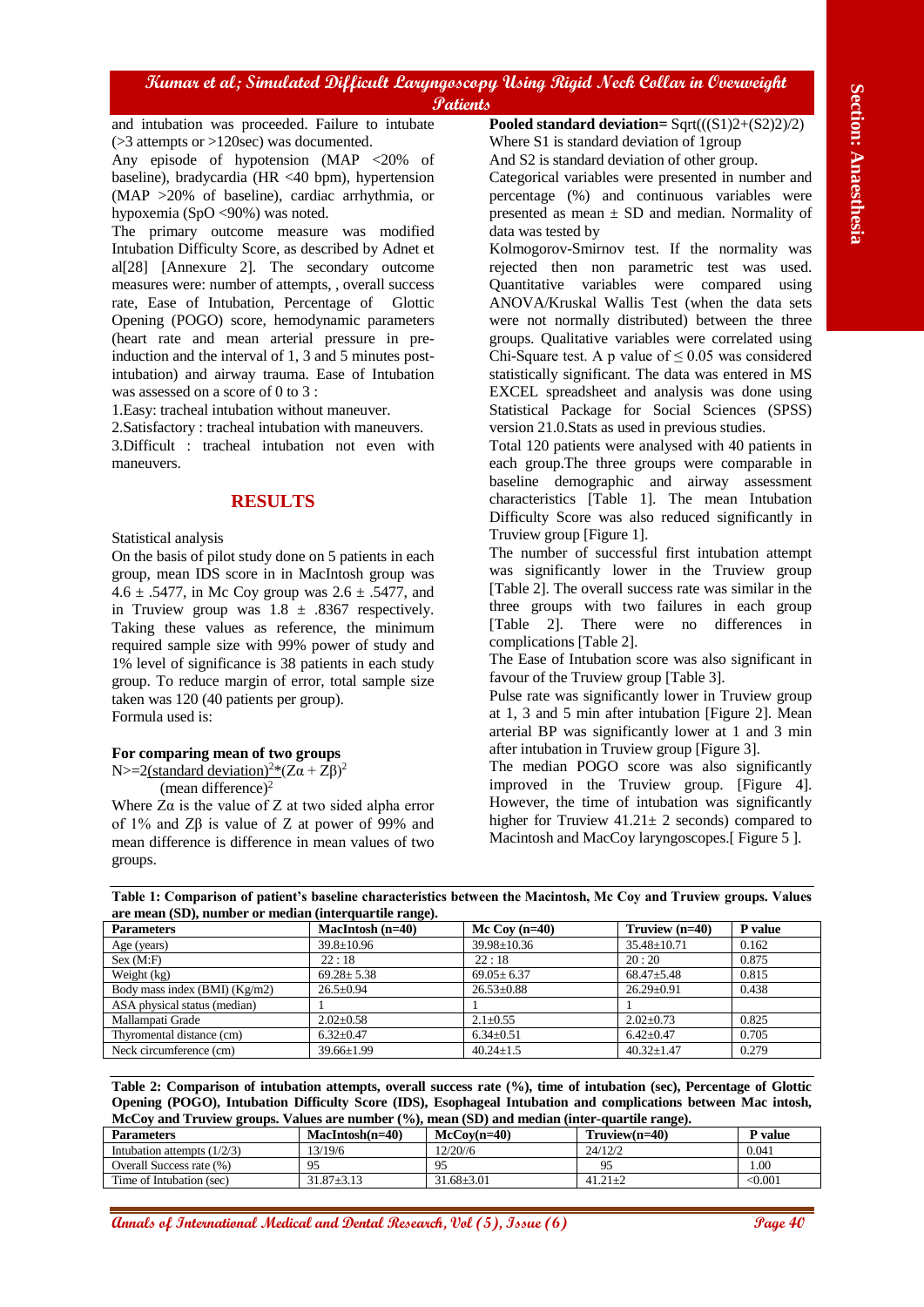|                                         |                  | <b>Patients</b> |                 |                |
|-----------------------------------------|------------------|-----------------|-----------------|----------------|
| Percentage of Glottic Opening<br>(POGO) | $49.05 \pm 18.9$ | $62 + 1.32$     | $78.21 + 4.16$  | ${}_{< 0.001}$ |
|                                         |                  |                 |                 |                |
| Intubation Difficulty Score (IDS)       | $4.21 \pm 1.04$  | $3.03 \pm 0.88$ | $1.68 \pm 0.81$ | < 0.001        |
| <b>Esophageal Intubation</b>            |                  |                 |                 | 0.16           |
| Complications                           |                  |                 |                 | 0.29           |
| *Blood on laryngoscope                  |                  |                 |                 |                |
| *minor laceration                       |                  |                 |                 |                |
| *dental or other airway trauma          |                  |                 |                 |                |

**Table 3: Comparison of Ease of intubation between Macintosh, McCoy and Truview groups. (p value = 0.0398 , statistically significant)**

| <b>Score</b> | <b>MacIntosh</b> | <b>McCov</b> | <b>Truview</b> |
|--------------|------------------|--------------|----------------|
|              |                  |              |                |
|              |                  |              |                |
|              |                  |              |                |

#### **ANNEXURES**

**Table 1: Definitions of BMI, calculated as weight (kg)**  divided by height<sup>2</sup>  $(m)^2$ .

| $BMI$ (kg m <sup>-2</sup> ) |                      |
|-----------------------------|----------------------|
| 25                          | Normal               |
| $25 - 30$                   | Overweight           |
| >30                         | Obese                |
| >35                         | Morbidly obese       |
| > 55                        | Super-morbidly obese |

| <b>Table 2: Intubation Difficulty Scale</b><br>Parameter | Score           |
|----------------------------------------------------------|-----------------|
| Number of attempts $>1$                                  | $N_{1}$         |
| Number of operators $>1$                                 | $N_2$           |
| Number of alternative techniques                         | $N_{3}$         |
| Cormack-Lehane (CL) grade 1                              | $N_{\rm 4}$     |
| Lifting force required                                   |                 |
| Normal                                                   | $N_5 = 0$       |
| Increased                                                | $N_5 = 1$       |
| Laryngeal pressure                                       |                 |
| Not applied                                              | $N_6 = 0$       |
| Applied                                                  | $N_6=1$         |
| Vocal cord mobility                                      |                 |
| Abduction                                                | $N_7 = 0$       |
| Adduction                                                | $N_7 = 1$       |
| Total $IDS = sum$ of scores                              | $N_{1} - N_{7}$ |

 $(IDS 0 = easy,$ 

IDS  $1-5$  = slight difficulty,

 $IDS > 5$  = moderate to major difficulty in intubation,

IDS=¥ Impossible intubation)



**Figure 1: Comparison of Intubation Difficulty Score (IDS) between the three groups. values are in mean and standard deviation. IDS was significantly lower in Truview group. Statistically significant, p ≤ 0.05.**



**Figure 2: Comparison of pulse rate between the three groups up to 5 minutes after intubation. Values are in mean and standard deviation. Statistically significant, p ≤ 0.05.**



**Figure 3: Comparison of mean arterial pressure between the three groups up to 5 minutes after intubation.Values are in mean and standard deviation. Statistically significant, p ≤ 0.05.**



**Figure 4: Comparison of POGO score between the three groups. values are in mean and standard deviation. POGO score was significantly higher in**  truview group. Statistically significant,  $p \leq 0.05$ .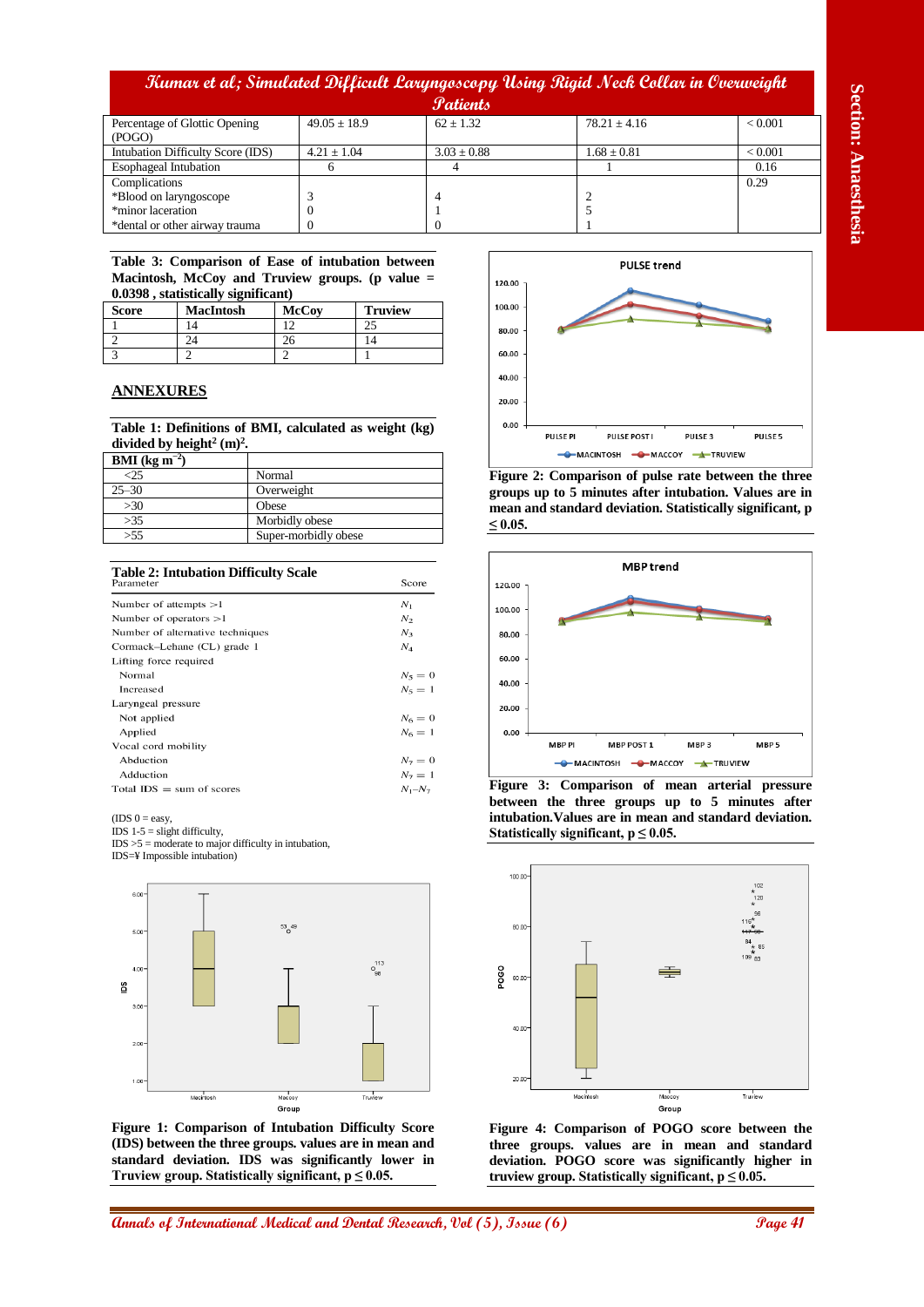

**Figure 5: Comparison of time of intubation (TOI) between the three groups. Values are in mean and standard deviation. TOI was significantly higher in Truview group. Statistically significant, p ≤ 0.05.**

## **DISCUSSION**

In the present study, we compared Truview laryngoscope with MacCoy and Macintosh laryngoscopes in difficult laryngoscopy situation using a rigid neck collar in overweight patients undergoing elective surgeries requiring general anesthesia and tracheal intubation. The use of rigid cervical collar or manual in-line stabilization of the cervical spine to prevent neck movements may result in poor laryngeal view on conventional laryngoscopy leading to difficulty in intubation.<sup>[1]</sup> Rigid neck collar not only prevents the alignment of oral, pharyngeal and laryngeal axes, but it also limits the mouth opening, rendering normal airway difficult.<sup>[29]</sup>

In addition to this, with the growing number of overweight and obese adults, increasing attention is being paid to difficult intubation as intubation is often a difficult task in the overweight patients. Overall 23% world adult population is overweight and  $9.8\%$  obese.<sup>[30]</sup> By 2030, the number of overweight and obese adults is projected to be 2.16 and 1.12 billion,  $(38\%$  and  $20\%)$ , respectively.<sup>[31]</sup> Therefore, intubation in overweight patients with cervical immobilization is an issue of great concern.

The primary outcome measure in our study was Intubation Difficulty Score (IDS). The TruView laryngoscope reduced the intubation difficulty score and improved the glottis view, compared with Macintosh and McCoy laryngoscopes in patients with immobilized cervical spine. In addition to this, the first attempt successes rate were significantly improved with Truview laryngoscope. Overall success rate was comparable between the three groups. However, the time to intubation was increased with Truview laryngoscope as compared to Macintosh and McCoy laryngoscopes.

In our study, the McCoy laryngoscope improved the laryngoscopic view and reduced the Intubation Difficulty Score as compared to the Macintosh

laryngoscope but was found to be less superior than the TruView laryngoscope. Although the lifting the epiglottis with the McCoy laryngoscope improves glottic exposure, it may require some extension of cervical spine to expose the larynx.

**And**  $\frac{1}{2}$  **And**  $\frac{1}{2}$  **An absorption**  $\frac{1}{2}$  **An absorption**  $\frac{1}{2}$  **Back control and Dental Research Alexandro Benedical And Dental Research Alexandro Benedical And Dental Research Alexandro Benedical And** In the present study, the first attempt intubation success rate was around 34%, 32 % and 63% in the McIntosh, McCoy and Truview group respectively. Twenty four out of 40 patients were intubated in the first attempt with the Truview, while 13 and 12 patients were intubated in the first attempt with Macintosh and McCoy, respectively. Bharti et al,<sup>[36]</sup> noticed that the first attempt success rate was 95% in the TruView laryngoscope group while 84% in the Macintosh group and 91% in the McCoy group. In present study, improper visualization of the glottic opening and suboptimal space in the oral cavity to negotiate the tube were the probable causes of higher number of subsequent attempts with Macintosh and McCov.

A Truview laryngoscope provides an indirect view of glottis without need to align oral, pharyngeal, and tracheal axes and therefore requires no cervical spine movements. Previous studies have demonstrated that Truview improves the laryngeal view when compared with the Macintosh laryngoscope in patients with normal and anticipated difficult airways.[21,22] Truview has been used successfully in patients with difficult airways in whom laryngoscopy with the Macintosh laryngoscope failed.<sup>[33]</sup>

Furthermore, the TruView laryngoscope required less number of optimization maneuvers and had reduced intubation difficulty scores. Joseph et al, $[37]$ also reported low intubation difficulty scores with the Truview laryngoscope than with the McCoy laryngoscope in patients with cervical spine immobilization.

In our study, Truview was associated with significantly less intubation difficulty, more ease of intubation and better visualization of glottic opening. These findings are in agreement with the other previous studies.[20,36-38] Higher POGO score, less IDS and more ease of intubation with Truview were probably due to the structural difference from Macintosh or MacCoy blades. TruView EVO2 illuminates and expands the angular view of the larynx and adjacent structures. It is used for endotracheal intubation where there is difficulty in visualizing the laryngeal inlet, especially in cases with limited neck extension.<sup>[21,37]</sup>

With Macintosh and MacCoy blade, proper visualization of glottic opening requires alignment of oral, pharyngeal and laryngeal axes which was not possible with rigid neck collar. Furthermore, less space inside the oral cavity renders the insertion of tracheal tube difficult. Esophageal intubations were more with Macintosh and MacCoy group but those were not statistically significant. Hemodynamic response to laryngoscopy and intubation was least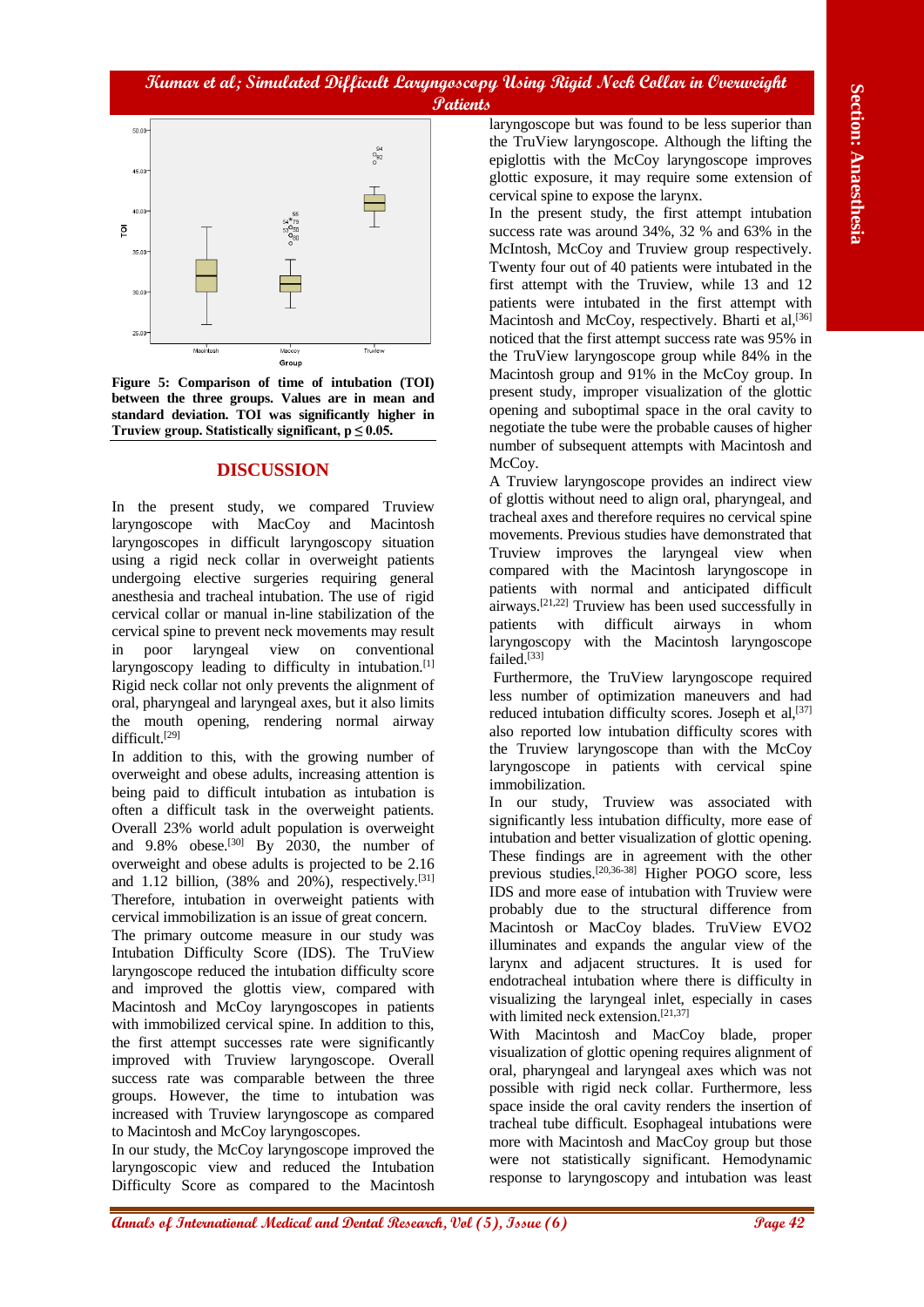with Truview. Pulse rate and mean arterial pressure remained significantly less up to 1, 3 and 5 minutes after intubation, while the mean arterial pressure remained significantly less up to 1 and 3 after intubation in the Truview group. Bharti et al,<sup>[36]</sup> found there was increase in heart rate and mean arterial pressure was less with TruView and McCoy laryngoscopes as compared to the Macintosh laryngoscope. The possible explanation might be that the Truview imparts less force to align the oropharyngeal-laryngeal axes for intubation, thereby reduces the traction force required to lift the epiglottis. Blunted hemodynamic response with the Truview laryngoscope shows less laryngeal manipulations and force required during intubation, thereby reducing the potential for hemodynamic stimulation.<sup>[36-38]</sup>

In the present study, time to intubation with the TruView laryngoscope was increased significantly with McCoy and Macintosh laryngoscopes.In contrast to this, Bharti et al,  $[36]$  found that the time to intubation with the TruView laryngoscope was comparable with McCoy and Macintosh laryngoscopes. However, few studies reported an increase in time to intubation with the Truview laryngoscope due to some difficulties experienced during advancement of the tracheal tube toward the glottis.[21,32,35,37,39,40] Barak et al,[21] and Timanaykar et al,[34] demonstrated that whilst the Truview produced a better laryngoscopic view and less maximal force applied during intubation, the duration of intubation was longer as compared to Macintosh.

Joseph et al,<sup>[37]</sup> found that the duration of intubation was significantly less with the McCoy laryngoscope (mean of 22.9 s with standard deviation of 8.5) than with theTruView laryngoscope (mean of 33.2 s with standard deviation of 12.3), with a P value of less than 0.001.The main reason for increased duration of tracheal intubation with TruView is the difficulty experienced in advancing the tube through the lateral side of the patient's mouth, which was also reported by Barak et al,<sup>[21]</sup> and Malik et al.<sup>[32]</sup>

Another problem with the TruView laryngoscope is fogging on the distal lens which may reduce the image quality. We used oxygen insufflation from the side port to reduce lens fogging.In addition to this, although the anaesthetists who took part in this study practiced with the Truview blade several times prior to starting the study, their experience with the new device was less than that with the Macintosh blade. Moreover , the use of the Truview blade requires the anaesthesiologist to intubate in an indirect manner, seeing the endotracheal tube through the lens. Initially, the anaesthesiologist does not see the endotracheal tube as he looks through the lens of the Truview and focuses on the vocal cords. The tube needs to be advanced blindly until its tip enters the Truview visual field.Subsequently, the tube should be introduced through the vocal cords while looking

through the lens. Performing this technique needs good eye– hand co-ordination and practice. This may be another reason for the difference in duration of intubation between the groups.

The Truview blade is designed to enable indirect laryngoscopic view; thus, the anaesthetist applies less force on the anterior larynx, resulting in fewer patients with bleeding and soft tissue damage as demonstrated by Joseph et al.[37] However, in our study, there was no significant difference in complications between the three laryngoscopes. Furthermore, McCoy caused lesser complications and airway trauma as compared to Macintosh, as shown by Gotiwale et al.<sup>[41]</sup>

**Annals of International Medical and The Theorem Science is the section of International Medical and Dental Anaesthesia<br>
<b>Analysis of International Medical analysis of International Medical analysis of International Medic** The main limitation of this study is that the potential of observer bias exists, as it is impossible to blind the anesthesiologist to the device being used. This could have led to bias if the anesthetist already had a preference to the device. However, we incorporated the Intubation Difficulty Score for the assessment of ease of intubation that incorporates multiple indices of intubation difficulty and objectively quantifies the complexity of tracheal intubations. Secondly, we used POGO score to assess the visualization of the vocal cord. POGO is used to visualize vocal cords during direct laryngoscopy, but because of the lack of any universal scoring system, we used POGO score. We chose POGO score instead of modified Cormack-Lehane because the POGO score can distinguish patients with large and small degrees of partial glottic visibility; it might provide a better outcome for assessing the difference between various intubation techniques.[42] Another limitation of our study is that we did not compare the relative efficiencies of these devices with other intubation modalities which are recommended in difficult airway scenarios, such as the intubating laryngeal mask airway, the Bullard laryngoscope, Airtraq, and glidescope. Further comparative studies are needed to determine the relative efficacies of these devices.

## **CONCLUSION**

The Truview laryngoscope, as compared to McCoy and McIntosh, significantly offers better laryngeal view, has higher success rate at first intubation attempt, reduces the IDS and has least effect on hemodynamic parameters in simulated difficult laryngoscopy using rigid neck collar in overweight patients. The Truview thus appears preferable to Macintosh and McCoy laryngoscope simulated difficult laryngoscopy using rigid neck collar in overweight patients. However, it is not a substitute for intubation in every case as it has a longer time for intubation than the other two blades. This could probably be reduced by more experience, training and better hand eye co-ordination. Overall, the Truview appears preferable to Macintosh and McCoy laryngoscope simulated difficult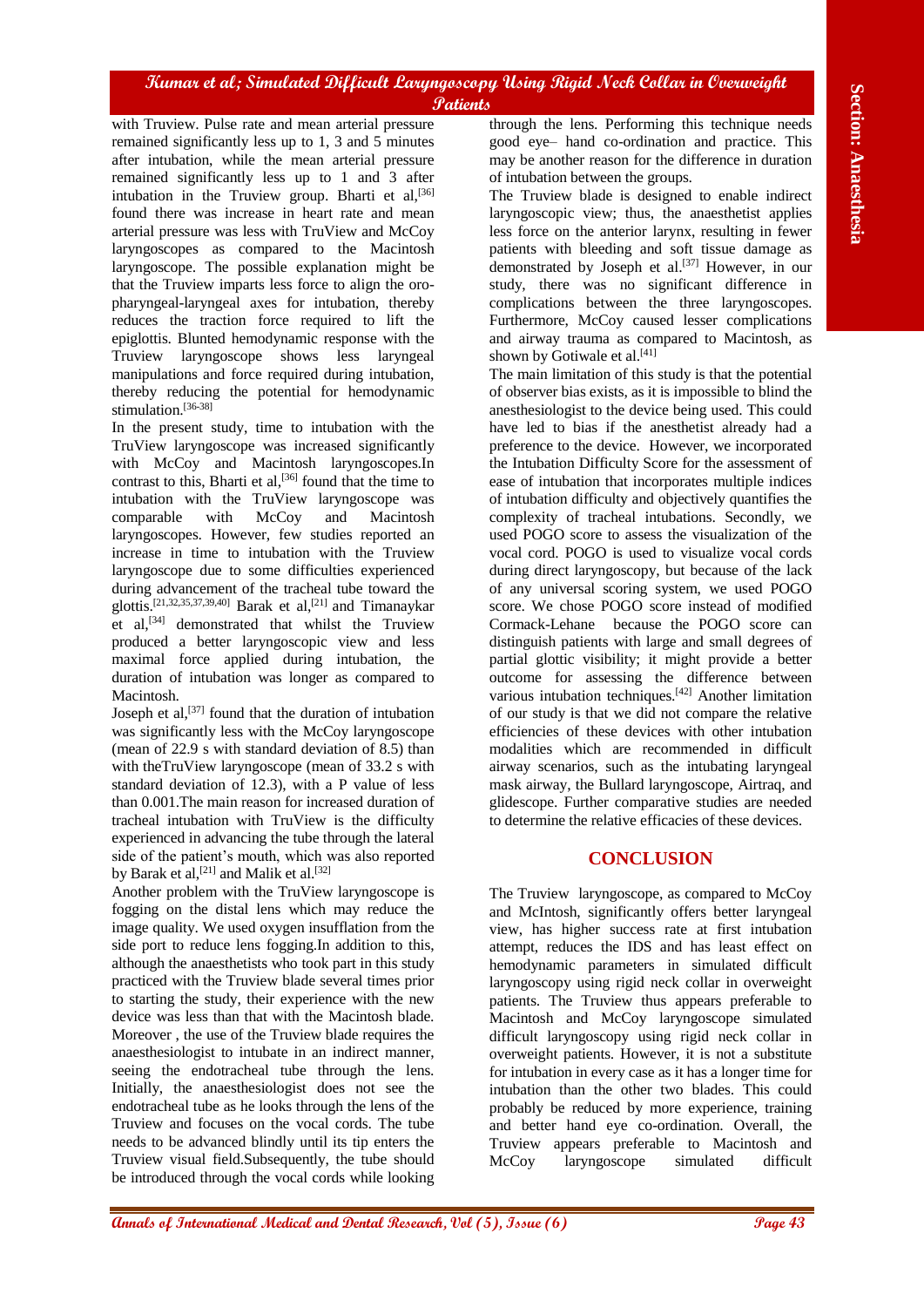laryngoscopy using rigid neck collar in overweight patients.

#### **REFERENCES**

- 1. Goutcher CM, Lochhead V (2005) Reduction in mouth opening with semirigid cervical collars. Br J Anaesth 95:344- 348.
- 2. Wakeling HG, Nightingale J (2000) The intubating laryngeal mask airway does not facilitate tracheal intubation in the presence of a neck collar in simulated trauma. Br J Anaesth 84:254-256.
- 3. Collins JS, Lemmens HJM, Brodsky JB. Obesity and difficult intubation: where is the evidence? Anesthesiology 2006; 104: 617, author reply 618–9.
- 4. De Jong A, Molinari N, Terzi N, et al. Early identification of patients at risk for difficult intubation in ICU: development and validation of the MACOCHA Score in a Multicenter Cohort Study. Am J Respir Crit Care Med 2013; 187: 832–9.
- 5. Frat J-P, Gissot V, Ragot S, et al. Impact of obesity in mechanically ventilated patients: a prospective study. Intensive Care Med 2008; 34: 1991–8.
- 6. Langeron O, Cuvillon P, Ibanez-Esteve C, Lenfant F, Riou B, Le Manach Y. Prediction of difficult tracheal intubation: time fora paradigm change. Anesthesiology 2012; 117: 1223–33.
- **Annals of International Medical and Conserver Conserver Conserver Conserver Conserver Conserver Conserver Conserver Conserver Conserver Conserver Conserver Conserver Conserver Conserver Conserver Conserver Conserver Cons** 7. Lundstrøm LH, Møller AM, Rosenstock C, Astrup G, Wetterslev J. High body mass index is a weak predictor for difficult and failed tracheal intubation: a cohort study of 91,332 consecutive patients scheduled for direct laryngoscopy registered in the Danish Anesthesia Database. Anesthesiology 2009; 110: 266–74.
- 8. Gonzalez H, Minville V, Delanoue K, Mazerolles M, Concina D, Fourcade O. The importance of increased neck circumference to intubation difficulties in obese patients. Anesth Analg. 2008;106:1132–6.
- 9. Mashour GA, Kheterpal S, Vanaharam V, Shanks A, Wang LY, Sandberg WS, et al. The extended Mallampati score and a diagnosis of diabetes mellitus are predictors of difficult laryngoscopy in the morbidly obese. Anesth Analg. 2008;107:1919–23.
- 10. Lundstrøm LH, Møller AM, Rosenstock C, Astrup G, Wetterslev J. High body mass index is a weak predictor for difficult and failed tracheal intubation: a cohort study of 91,332 consecutive patients scheduled for direct laryngoscopy registered in the Danish Anesthesia Database. Anesthesiology. 2009;110:266–74.
- 11. World Health Organization: Obesity: Preventing and Managing the Global Epidemic: Report of a WHO Consultation on Obesity. Geneva, World Health Org., 1997 (publ. no. WHO/NUT/NCD/98.1)
- 12. Adams JP, Murphy PG: Obesity in anaesthesia and intensive care. Br J Anaesth 85:91–108, 2000.
- 13. Bein B, Scholz J: Anaesthesia for adults undergoing nonbariatric surgery. Best Pract Res Clin Anaesthesiol 25:37–51, 2011.
- 14. Candiotti K, Sharma S, Shankar R: Obesity, obstructive sleep apnoea, and diabetes mellitus: anaesthetic implications. Br J Anaesth 103 (Suppl 1):i23–i30, 2009.
- 15. DeMaria EJ, Carmody BJ: Perioperative management of special populations: obesity. Surg Clin North Am 85:1283– 1289, xii, 2005.
- 16. Grant P, Newcombe M: Emergency management of the morbidly obese. Emerg Med Australas 16:309–317, 2004.
- 17. Juvin P, Lavaut E, Dupont H, Lefevre P, Demetriou M, Dumoulin JL, et al: Difficult tracheal intubation is more common in obese than in lean patients. Anesth Analg 97:595– 600, 2003.
- 18. Komatsu R, Kamata K, Hoshi I, Sesseler DI, Ozaki M. Airway Scope and gum elastic bougie with Macintosh

laryngoscope for tracheal intubation in patients with simulated restricted neck mobility. Br J Anaesth. 2008;101:863–869.

- 19. Watts AD, Gelb AW, Bach DB, Pelz DM. Comparison of the Bullard and Macintosh laryngoscopes for endotracheal intubation of patients with a potential cervical spine injury. Anesthesiology. 1997;87:1335–42.
- 20. Truphatek International Ltd. TruView EVO2 Optical View Laryngoscope.[Last accessed on 2011 D ec 20] Available at http://www.truphatek.com.
- 21. Barak M, Philipchuck P, Abecassis P, Katz Y. A comparison of the TruView blade with the Macintosh blade in adult patient. Anaesthesia 2007;62:827‑31.
- 22. Uchida T, Hikawa Y, Saito Y. The McCoy levering laryngoscope in patients with limited neck extension. Can J Anaesth 1997;44:674‑6.
- 23. McCoy EP, Mirakhur RK. The Levering Laryngoscope. Anesthesia. 1993;48:516–9.
- 24. Uchida T, Hikawa Y, Saito Y, Yasuda K. The McCoy levering laryngoscope in patients with limited neck extension. Can J Anesth. 1997;44:674–6.
- 25. Gabbott DA. Laryngoscopy using the McCoy laryngoscope after application of a cervical collar. Anesthesia. 1996;51:812– 4.
- 26. Laurent SC, de Melo AE, Alexander-Williams JM. The use of the McCoy laryngoscope in patients with simulated cervical spine injuries. Anesthesia. 1996;51:74–5.
- 27. Adnet F, Borron SW, Racine SX, Clemessy JL, Fournier JL, et. al. (1997) The intubation difficulty scale (IDS): Proposal and evaluation of a new score characterizing the complexity of endotracheal intubation. Anesthesiology 87:1290-1297.
- 28. Heath KJ. The effect of laryngoscopy on different cervical spine immobilisation techniques. Anesthesia.1994;49:843–5.
- 29. Ali QE, Das B, Amir SH, Siddiqui OA, Jamil S (2014) Comparison of the Airtraq and McCoy laryngoscopes using a rigid neck collar in patients with simulated difficult laryngoscopy. J ClinAnesth 26:199-203.
- 30. Anupama M, Iyengar K, Rajesh SS, Rajanna MS, Venkatesh P, Pillai G. A study on prevalence of obesity and life-style behaviour among medical students. Int J Community Med Public Health 2017;4:3314-8.
- 31. Khan ZN, Assir MZK, Shafiq M, Chaudhary A, Jabeen A. High prevalence of preobesity and obesity among medical students of Lahore and its relation with dietary habits and physical activity. Indian J Endocrinol Metabolism. 2016;20(2):206-10.
- 32. Malik MA, Maharaj CH, Harte BH, Laffey JG. Comparison of Macintosh, Truview EVO2, Glidescope, and Airway scope laryngoscope use in patients with cervical spine immobilization. Br J Anaesth. 2008;101:723–30.
- 33. Matsumoto S, Asai T, Shingu K. Truview video laryngoscope in patients with difficult airways. Anesth Analg. 2006;103:492–3.
- 34. Leung YY, Hung CT, Tan ST. Evaluation of the new Viewmax laryngoscope in a simulated difficult airway. Acta Anaesthesiol Scand. 2006;50:562–7.
- 35. Timanaykar RT, Anand LK, Palta S. A randomized controlled study to evaluate and compare Truview blade with Macintosh blade for laryngoscopy and intubation under general anesthesia. J Anaesthesiol Clin Pharmacol. 2011;27:199–204.
- 36. Bharti N, Arora S, Panda BN. A comparison of McCoy, TruView, and Macintosh laryngoscopes for tracheal intubation in patients with immobilized cervical spine. Saudi J Anaesth. 2014 Apr-Jun; 8(2): 188–192.
- 37. Joseph J, Sequeira T, Upadya M. Comparison of the use of McCoy and TruView EVO2 laryngoscopes in patients with cervical spine immobilization. Saudi J Anaesth. 2012;6:248– 53.
- 38. Chandra A, Singh M, Agarwal M, Duggal R, Gupta D. Evaluation and comparison of haemodynamic response and ease of intubation between Truview PCD TM, McCOY and